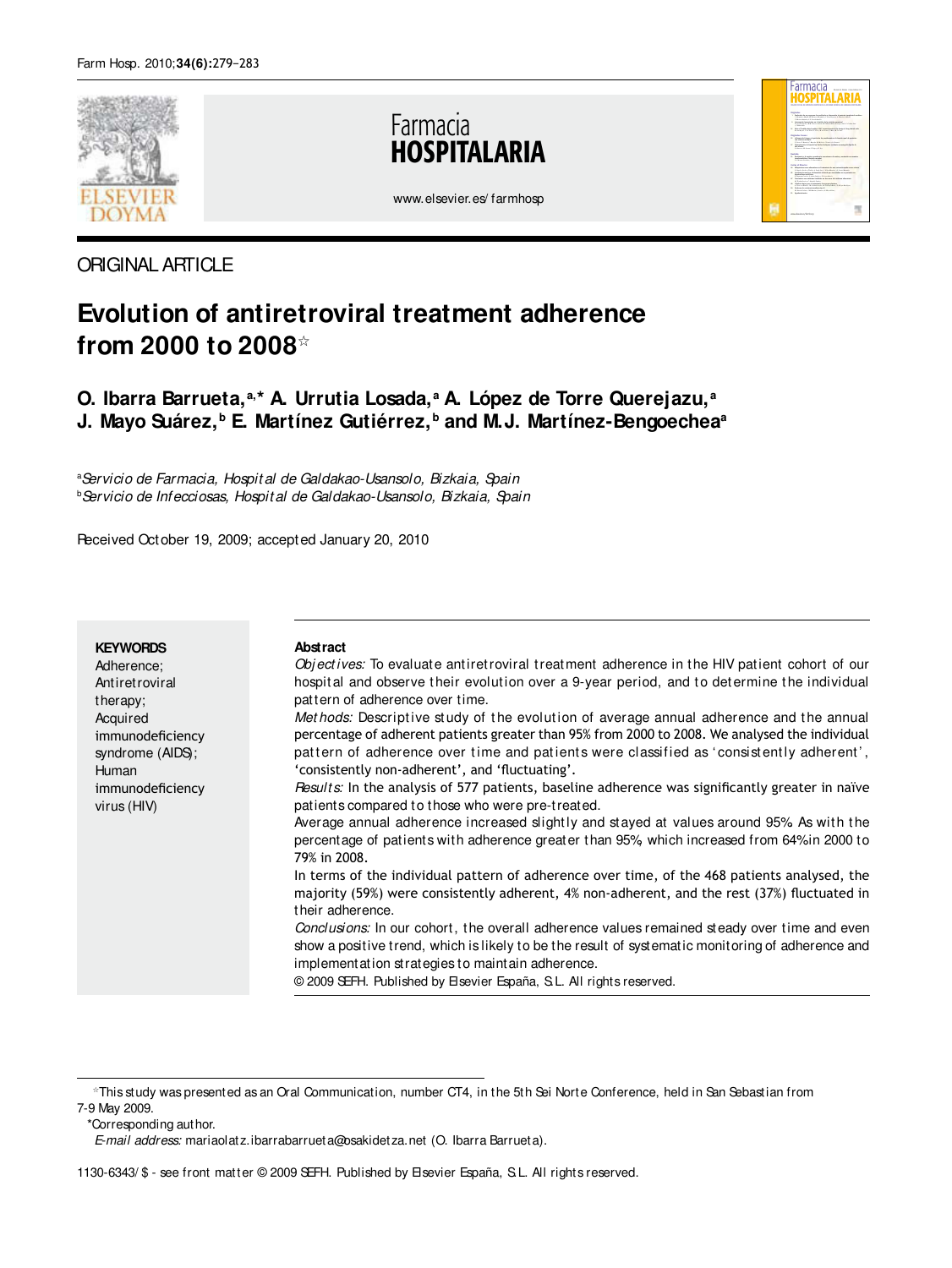**PALABRAS CLAVE** Adherencia; Terapia antirretroviral; Síndrome de la inmunodeficiencia humana adquirida (sida); Virus de la inmunodeficiencia humana

#### **Evolución de la adherencia al tratamiento antirretroviral del 2000 al 2008**

#### **Resumen**

Objetivos: Evaluar la adherencia al tratamiento antirretroviral en la cohorte de pacientes VIH de nuestro hospital y ver su evolución a lo largo de 9 años, así como conocer el patrón individual de la adherencia con el tiempo.

Métodos: Estudio descriptivo de la evolución de la adherencia media anual y el porcentaje anual de pacientes con adherencias superiores al 95%, desde el 2000 al 2008. Se analizó el patrón individual de adherencia con el tiempo y se clasificó a los pacientes en adherentes consistentes, no adherentes consistentes y fluctuantes.

Resultados: En el análisis de 577 pacientes, la adherencia basal fue significativamente mayor en los pacientes naive respecto a los pretratados.

La adherencia media anual aumentó ligeramente y se mantuvo en valores cercanos al 95%, al igual que el porcentaje de pacientes con adherencia superior al 95% que aumentó desde el 64% en el 2000 al 79% en 2008.

En cuanto al patrón individual de adherencia con el tiempo, de los 468 pacientes analizados, la mayoría (59%) fueron adherentes consistentes, un 4% no adherente y el resto (37%) presentaban fluctuaciones en su adherencia.

Conclusiones: En nuestra cohorte los valores de adherencia global se mantienen con el tiempo e incluso presentan una tendencia positiva, resultado de una monitorización sistemática de la adherencia e implantación de estrategias dirigidas a mantener la adherencia.

© 2009 SEFH. Publicado por Elsevier España, S.L. Todos los derechos reservados.

#### **Introduction**

Antiret roviral treatment (ART) requires a high level of adherence by the patient to ensure its efficacy. <sup>1</sup> However, reaching a good level of adherence is not sufficient, as adherence must be maintained over time. Studies performed with the first high-efficiency antiretroviral treatments showed that adherence levels greater than 95% were needed,<sup>2</sup> although, according to new studies,<sup>3</sup> the level of adherence needed would be somewhat less st ringent for non-nucleosides (NN) and boosted protease inhibitors (PI).

Adherence is conditioned by several different factors, among which the most prominent are adverse side effects, complexity of treatment, active consumption of drugs and/ or alcohol, and mental illness. <sup>4</sup> The detection and correction of factors that could influence patient adherence should be an integral part of the follow-up protocol for these patients. In fact, several reviews have been published regarding methods for improving adherence.<sup>5,6</sup> To do so, routine monitoring of the level of adherence is essential, and all non-adherent patients must be identified.

Longitudinal studies examining adherence to ART treatment indicate that long-term adherence is difficult for most patients, even patients with an initial adherence of 100% $^{7,8}$  In a study by Murphy, $^9$  which includes 231 adolescents, the mean percentage of adherence was 69%. However, with regard to the longitudinal adherence calculated in only 65 patients that were initially adherent, the mean time for loss of adherence was 12 months (95% CI: 9-15). The factors related to this loss were age and depression.

Ot her st udies suggest t hat adherence diminishes wit h time, but these studies involve certain limitations, such as the length of follow-up, the number of patients, the

methods used for measuring adherence, and the fact that many treatments used are not currently recommended.

Adherence has been monit ored as a rout ine procedure since mid-1999 at the Galdakao-Usansolo Hospital, one year after the outpatient pharmaceutical care unit had been created. Adherence is calculated between checkups, and this information is given to clinicians during the medical appoint ment to aid decision-making. In 2000, a new adherence indicat or was calculat ed: t he mean annual adherence, which has been included as an indicat or for quality control since 2003.

By systematically monitoring adherence, we are not simply interested in detecting non-adherent patients, but also want to know the mean adherence of our patients and to attempt to maintain it at a constant over time. To do so, a series of interventions have been performed during this time period,<sup>10</sup> through which a new methodology has been established, which pays closer pharmaceutical attention to non-adherent patients. Furthermore, follow-up is maintained even with irregular patients through appointments in the infectious disease department.

The obj ective of this study is to evaluate the tendency for adherence to ART treatment in the cohort of HIV patients at our hospital during a 9-year period. We also attempt to understand individual patterns of the evolution of adherence over time.

#### **Method**

We performed a descriptive study on the evolution of patient adherence during a 9-year period, from 1 January 2000 until 31 December 2008. We examined all HIV patients over 18 years of age receiving ART treatment at the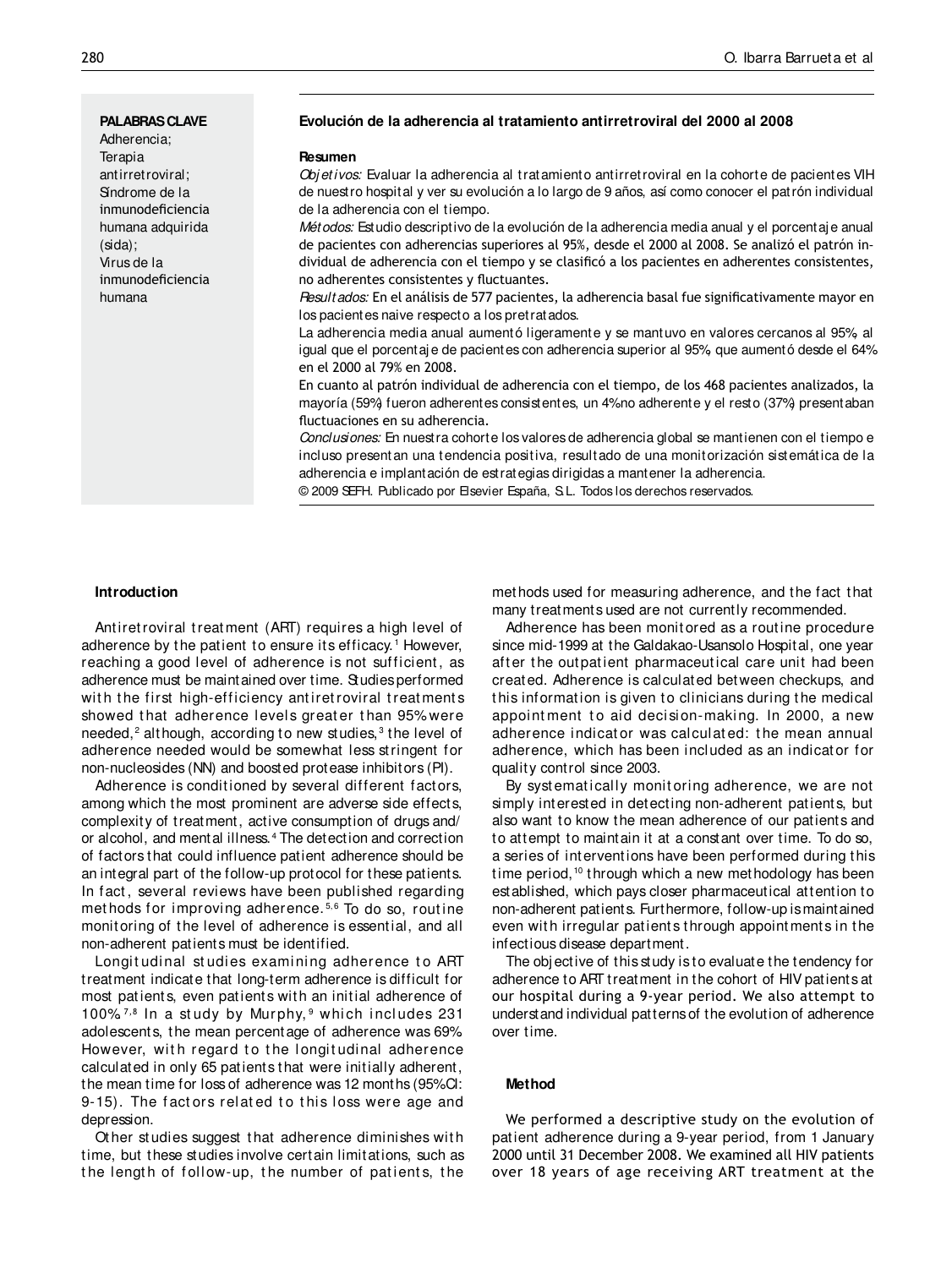Galdakao-Usansolo Hospital. We excluded those patients with no data regarding adherence, which mainly occurred when the duration of treatment was less than 3 months.

Drugs are dispensed on a monthly basis at our hospital, and mean annual adherence is measured over 12-month int ervals, following the calendar year. Adherence was calculated using pharmacy dispensing records (PDR), <sup>11</sup> and adherence was defined as the number of days of ART dispensed divided by the number of days of the interval being studied, expressed as a percentage.

We analysed the following baseline variables: sex, origin, age, and previous experience with antiretroviral treatment (naive or pre-treated) at the start of the follow-up period. We used the chi-square test for analysing qualitative variables, and the Student's t-tests for quantitative variables.

In the assessment of annual adherence, we only considered those patients had been under treatment for at least 3 months during that year, and we excluded patients who had suspended treatment, been transferred between health centres, had abandoned treatment, and deaths.

We calculated mean annual adherence along with standard deviation (SD), the percentage of patients with optimal adherence (greater than 95%), and patients with adherence greater than 90%. Adherence was considered as a continuous quantitative variable for calculating mean annual adherence, and as a dichotomous variable (adherent or non-adherent) to calculate the number of patients with optimal adherence in the statistical model.

The mean follow-up period for patient adherence was defined as the years with adherence data, excluding those patients who had suspended treatment, been transferred or abandoned treatment, as well as those that died during the study. We calculated these values as a median and interquartile range (IQR).

We analysed the individual patterns of adherence over time and classified patients as: 'consistently adherent' (CA), when adherence was equal to or greater than 90% during the follow-up period (those with greater than 95% adherence were considered as cases of 'excellent adherence'); ' consist ently non-adherent' (CNA), when adherence was less than 90% and 'fluctuating' (F), when the patient did not consistently fall within either of the other two groups. For this portion of the study, we only included patients with a follow-up period equal to or greater than 3 years.

#### **Results**

From the initial assessment of 608 patients on antiretroviral treatment, we selected 577 patients with adherence data, 72% of which were men, with a low percentage of foreign patients, as is summarised in Table 1. The mean patient age was 38.2 years, and 27% of the study population were naive to antiretroviral treatment before the start of the monitoring period. Mean adherence was 93% (SD: 9.9).

No differences were observed in baseline patient data, except for age at the start of treatment, which was significantly lower for women (36.2 years) than for men (38.9 years) (difference of 2.7 years, 95% CI: 4-6.8 years; P<.0001).

As the table indicates, no differences were observed between adherent and non-adherent patients with regard to patient origin and sex. Differences were observed, however, when considering the age of the patient at the start of treatment, such that adherent patients were significantly older than non-adherent patients. Lastly, adherence was also significantly higher in the naive patient group when compared with pre-treated patients.

The mean duration of the adherence follow-up period per patient was 3 years (IQR: 3-9 years). When considering overall adherence values, evolution between 2000 and 2008 was positive, maintaining high values, from 92.9% in 2000 to approximately 95% since 2005 (Table 2).

Figure indicates the progression of the percentage of patients with optimal adherence (equal to or greater than

| Baseline socio-demographical characteristics<br>Table 1 |                           |                                   |                                      |                |  |  |  |  |  |  |
|---------------------------------------------------------|---------------------------|-----------------------------------|--------------------------------------|----------------|--|--|--|--|--|--|
|                                                         | <b>Total</b><br>$No.=577$ | Adherent patients*<br>$No. = 383$ | Non-adherent patients<br>$No. = 194$ | <b>P</b> value |  |  |  |  |  |  |
| Sex, %                                                  |                           |                                   |                                      | .845           |  |  |  |  |  |  |
| Women                                                   | 28.1                      | 67.3                              | 32.7                                 |                |  |  |  |  |  |  |
| Men                                                     | 71.9                      | 66                                | 34                                   |                |  |  |  |  |  |  |
| Origin, %                                               |                           |                                   |                                      | .232           |  |  |  |  |  |  |
| European                                                | 96                        | 66.8                              | 33.2                                 |                |  |  |  |  |  |  |
| African                                                 | 2.6                       | 75                                | 25                                   |                |  |  |  |  |  |  |
| South American                                          | 1.4                       | 46.7                              | 53                                   |                |  |  |  |  |  |  |
| Previous treatment, %                                   |                           |                                   |                                      | < .001         |  |  |  |  |  |  |
| Naive                                                   | 27.2                      | 79.6                              | 20.4                                 |                |  |  |  |  |  |  |
| Pre-treated                                             | 72.8                      | 61.4                              | 38.6                                 |                |  |  |  |  |  |  |
| Mean age at start of treatment (SD)                     | 38.2(7.3)                 | 38.6(7.5)                         | 37.4(6.7)                            | .04            |  |  |  |  |  |  |

SD indicates standard deviation.

\*Patients are considered adherent when adherence was equal to or greater than 95%.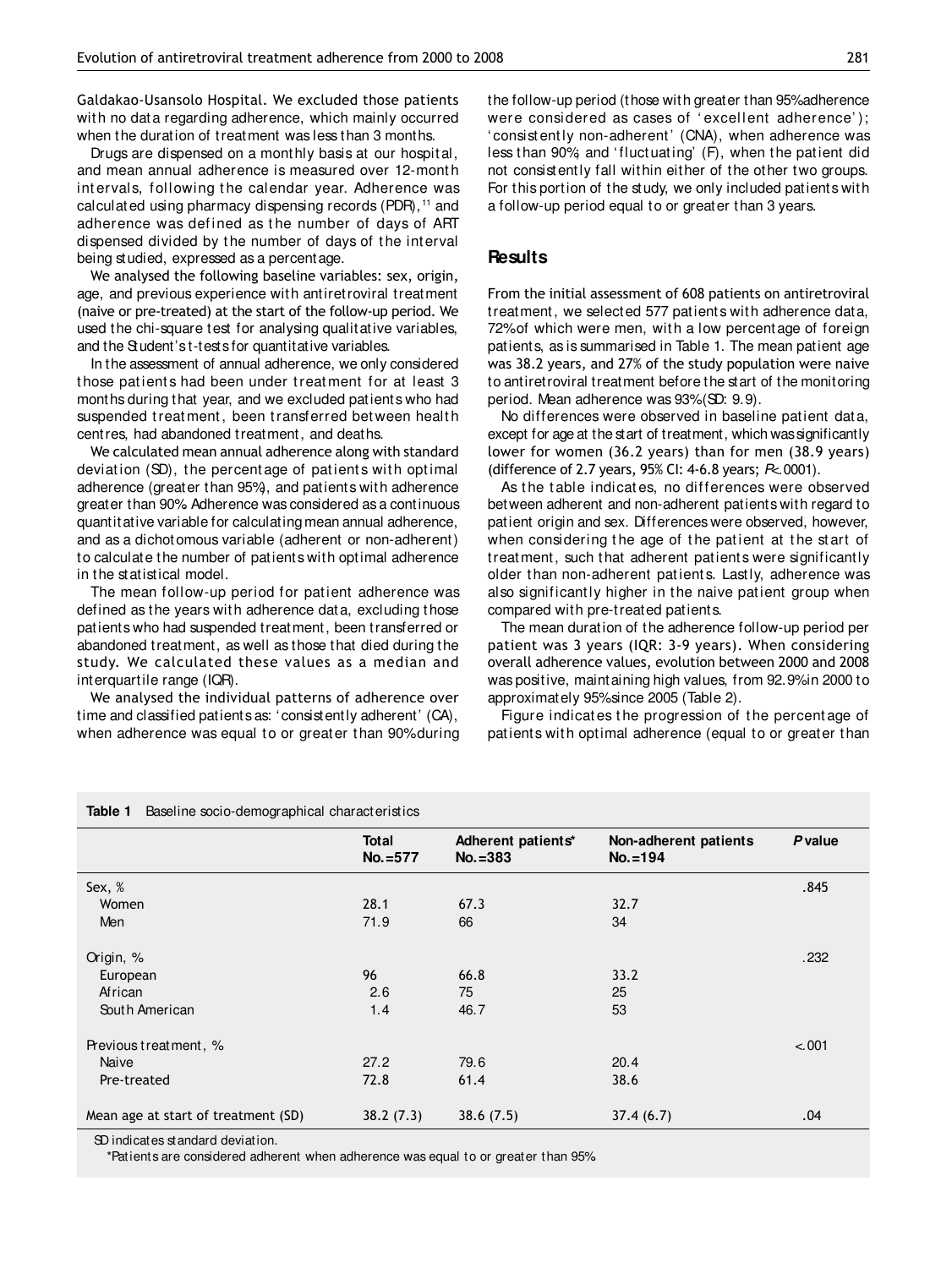| Tapic 2<br>LVULUITUITUITII HIIGAITI AITII UATAUTIGI GITUG |                        |                         |                         |                         |                         |                         |                        |                        |                        |  |  |
|-----------------------------------------------------------|------------------------|-------------------------|-------------------------|-------------------------|-------------------------|-------------------------|------------------------|------------------------|------------------------|--|--|
|                                                           | 2000                   | 2001                    | 2002                    | 2003                    | 2004                    | 2005                    | 2006                   | 2007                   | 2008                   |  |  |
| No. of patients<br>Mean $%$ (SD)                          | 336<br>92.92<br>(10.7) | 369<br>93.59<br>(10.18) | 373<br>93.34<br>(10.27) | 367<br>93.13<br>(11.12) | 383<br>93.87<br>(10.55) | 380<br>94.60<br>(10.86) | 398<br>95.68<br>(8.58) | 401<br>96.43<br>(7.56) | 429<br>95.45<br>(9.79) |  |  |
| .                                                         |                        |                         |                         |                         |                         |                         |                        |                        |                        |  |  |

**Table 2** Evolution of mean annual adherence

SD indicates standard deviation.



Figure 1 Percentage of patients with adherence greater than 90% and 95%. %A≥90: % of patients with adherence greater than 90%; %A≥95: % of patients with adherence greater than 95%.

95%), which increased from 64% in 2000 to 79% in 2008. The number of patients with adherence greater than 90% also increased during this period, but less so.

We analysed the individual patterns of 468 patients with a follow-up period equal to or greater than 3 years, which constituted 81% of all patients. Fifty-nine percent of the patients (278 patients) were CA, whereas only 4% (19 patients) were CNA, and the rest of the patients (37%) fluctuated in terms of adherence. 73% (204/278) of CA patients consistently maintained adherence at more than 95%. Adherence in these patients was considered as 'excellent'.

For the group of patients where consistency of adherence was evaluated, 9.8% abandoned treatment at some point during the follow-up period, most of which were in the group of patients with fluctuating adherence.

#### **Discussion**

The mean annual adherence values in our population were high, close to 95% and similar to previously published data, <sup>12</sup> including studies in the Spanish population.<sup>13</sup>

At our centre, we have kept annual records of mean adherence and the number of patients with optimal adherence throughout the 9-year period, and have compared it with other studies, observing a decrease in adherence over time.<sup>14</sup> In a cohort of 903 naive patients<sup>15</sup> that started ART treatment between 2000 and 2005 and with a median follow-up time of 33 months, the mean rate of adherence decreased from 79% at 6 months after starting treatment to 72% during the period of 24-30 months. Cooper et al<sup>16</sup> also observed the percentage of naïve patients with adherence below 95% increased after 6 months of follow-up, yielding an inverse relationship between the increased number of HIV-associated symptoms and treatment, and adherence.

The analysis of the individual patterns of adherence indicate that the majority of our patients maintained optimal levels of adherence during the follow-up period, whereas only 4% consistently did not adhere to the treatment, and over one third fluctuated between optimal and sub-optimal adherence. Similar results were observed in the study by Schonnesson et al,<sup>17</sup> in which 61% of patients maintained 100% adherence during 24 weeks of follow-up, one third communicated non-adherence in at least one visit during the follow-up, and the cases of consistent nonadherence were minimal.

In our cohort, there was a slight increase in adherence, probably as the interventions were designed to correct lack of compliance,<sup>18</sup> and due to other factors such as the progressive simplification of ART treatments and progressive reductions in drug and alcohol abuse. Similarly, in the study by Ostrop,<sup>19</sup> the percentage of patients with adherence greater than 80% increased following an intervention, moving from 75% in the retrospective phase to 84% in the prospective phase.

One of the limitations of our study is that we only evaluated patients that had collected their prescriptions during a minimum of 3 months, which was conditioned by the method we used for measurement. This method had the advantage of being useful in situations where medication pickup is cent ralised in a single pharmacy, as occurs in Spain, where patients obtain their medications from the hospital Pharmacy Department. In a survey performed among 68 Spanish hospitals, PDR were the most commonly used method for measuring adherence, <sup>20</sup> and this method has been used in different studies on HIV populations. 21,22

Another important limitation of our study was the lack of knowledge regarding the impact of adherence on viral load, which is a efficacy-related variable. In this respect, Gardner<sup>23</sup> suggested that reduced adherence is frequent and has a significant impact on the durability of antiretroviral treatment, such that sub-optimal adherence is strongly associated with reduced duration of treatment.

Lastly, we did not take into account those factors related to the loss of adherence in our study. In other studies, the loss of adherence over time has been related to the use of al cohol and drugs, age, economic problems,  $24$  and depression, among others.